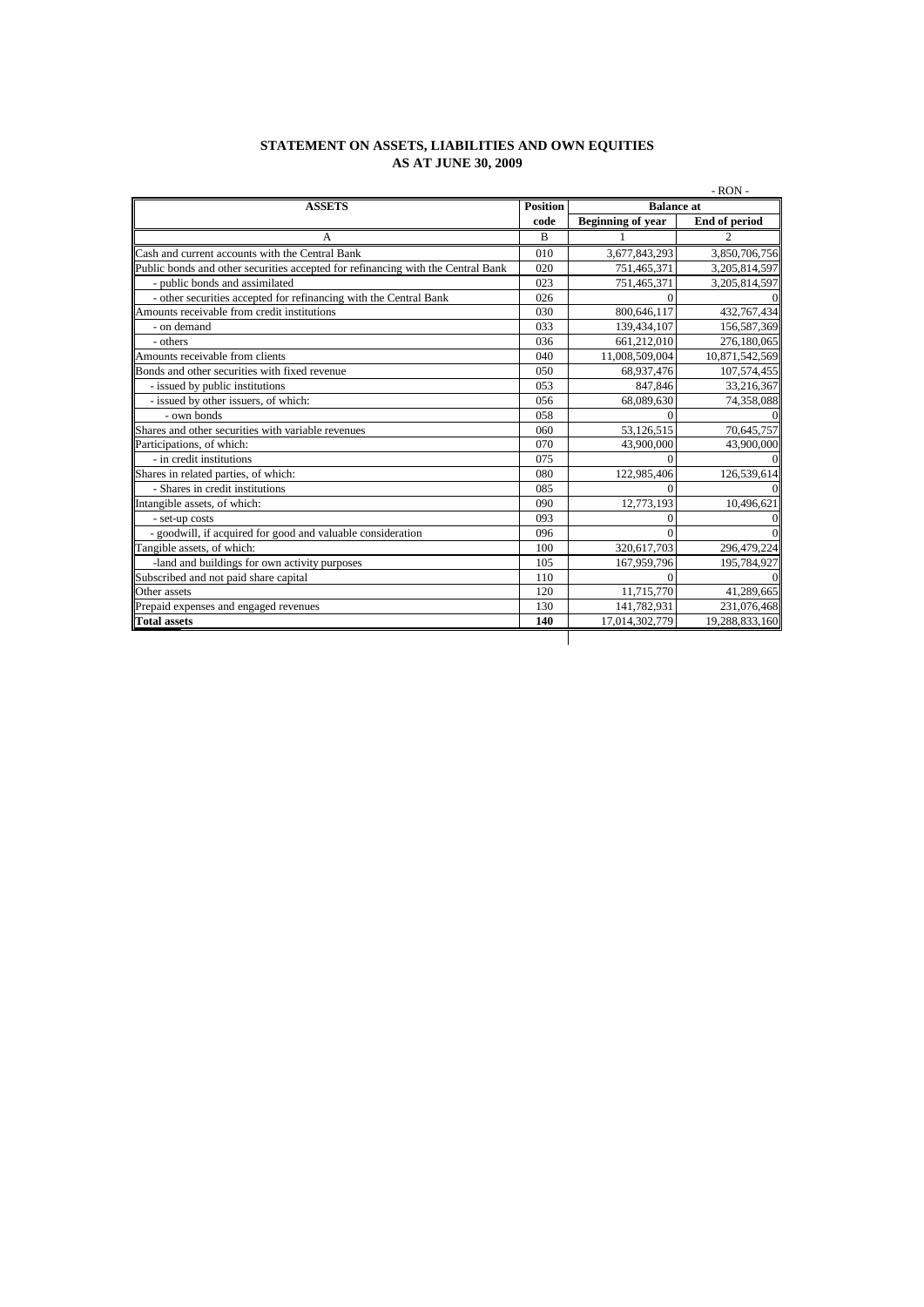| $-RON -$                                                                    |                 |                          |                  |  |
|-----------------------------------------------------------------------------|-----------------|--------------------------|------------------|--|
| <b>LIABILITIES</b>                                                          | <b>Position</b> | <b>Balance</b> at        |                  |  |
|                                                                             | code            | <b>Beginning of year</b> | End of period    |  |
| А                                                                           | B               | 1                        |                  |  |
| Debts to credit institutions                                                | 300             | 2,298,825,405            | 3,608,624,022    |  |
| - on demand                                                                 | 303             | 85,294,248               | 156,306,868      |  |
| - at term                                                                   | 306             | 2,213,531,157            | 3,452,317,154    |  |
| Debts to customers                                                          | 310             | 12,348,114,044           | 13,389,430,011   |  |
| - deposits, of which:                                                       | 313             | 9,890,661,362            | 11,117,732,674   |  |
| - on demand                                                                 | 314             | 392,290,038              | 310,955,794      |  |
| - at term                                                                   | 315             | 9,498,371,324            | 10,806,776,880   |  |
| - other debts, of which:                                                    | 316             | 2,457,452,682            | 2,271,697,337    |  |
| - on demand                                                                 | 317             | 2,165,880,806            | 1,977,935,899    |  |
| - at term                                                                   | 318             | 291,571,876              | 293,761,438      |  |
| Debts made by securities                                                    | 320             | $\Omega$                 | $\mathbf{0}$     |  |
| - securities on the interbanking market, bonds, outstanding negociable debt |                 | $\Omega$                 | $\overline{0}$   |  |
| securities                                                                  | 323             |                          |                  |  |
| - other securities                                                          | 326             | $\Omega$                 | $\mathbf{0}$     |  |
| Other liabilities                                                           | 330             | 47,138,691               | 33,043,416       |  |
| Deferred income and engaged debts                                           | 340             | 305,272,426              | 277,514,643      |  |
| Provisions, of which:                                                       | 350             | $\mathbf{0}$             | $\boldsymbol{0}$ |  |
| - provisions for pensions and similar obligations                           | 353             | $\overline{0}$           | $\boldsymbol{0}$ |  |
| - provisions for taxes                                                      | 355             | $\theta$                 | $\overline{0}$   |  |
| - other provisions                                                          | 356             | $\Omega$                 | $\theta$         |  |
| Subordinated debts                                                          | 360             | 301,124,296              | 317,586,896      |  |
| Subscribed share capital                                                    | 370             | 1,059,696,183            | 1,059,696,183    |  |
| Capital premiums                                                            | 380             | 76,565,608               | 76,565,608       |  |
| Reserves                                                                    | 390             | 176,981,659              | 500,409,884      |  |
| - legal reserves                                                            | 392             | 96,598,016               | 96,598,016       |  |
| - statutory or contractual reserves                                         | 394             | $\Omega$                 | $\theta$         |  |
| - reserves for banking risks                                                | 396             | 77,892,714               | 77,892,714       |  |
| - reserve for mutual aid                                                    | 397             | $\Omega$                 | $\mathbf{0}$     |  |
| - mutual guarantee reserve                                                  | 398             | $\Omega$                 | $\Omega$         |  |
| - other reserves                                                            | 399             | 2,490,929                | 325,919,154      |  |
| <b>Revaluation reserves</b>                                                 | 400             | 26,687,156               | 25,572,093       |  |
| Own shares (-)                                                              | 410             | $\Omega$                 | $-12,165,898$    |  |
| <b>Retained earnings</b>                                                    |                 |                          |                  |  |
| - Profit                                                                    | 423             | 209,416                  | 1,487,351        |  |
| - Loss                                                                      | 426             | $\theta$                 | $\overline{0}$   |  |
| Result of the financial year                                                |                 |                          |                  |  |
| - Profit                                                                    | 433             | 396,853,115              | 11,068,951       |  |
| - Loss                                                                      | 436             | $\Omega$                 | $\mathbf{0}$     |  |
| Profit allocation (-)                                                       | 440             | 23,165,220               | $\overline{0}$   |  |
| <b>Total liabilities</b>                                                    | 450             | 17,014,302,779           | 19,288,833,160   |  |

|                                                           |                 |                          | $-$ RON $-$   |
|-----------------------------------------------------------|-----------------|--------------------------|---------------|
| <b>OFF-BALANCE SHEET ITEMS</b>                            | <b>Position</b> | <b>Balance at</b>        |               |
|                                                           | code            | <b>Beginning of year</b> | End of period |
|                                                           | в               |                          |               |
| Contingent liabilities, of which:                         | 600             | 1,246,947,823            | 1,049,431,229 |
| - acceptances and endorsements                            | 603             | 683,519,782              | 675,306,789   |
| - collaterals and pledged assets                          | 606             | 563,428,041              | 374,124,440   |
| Commitments, of which:                                    | 610             | 1.800.552.262            | 1,709,780,530 |
| - commitments of sale transactions with repurchase option | 615             |                          |               |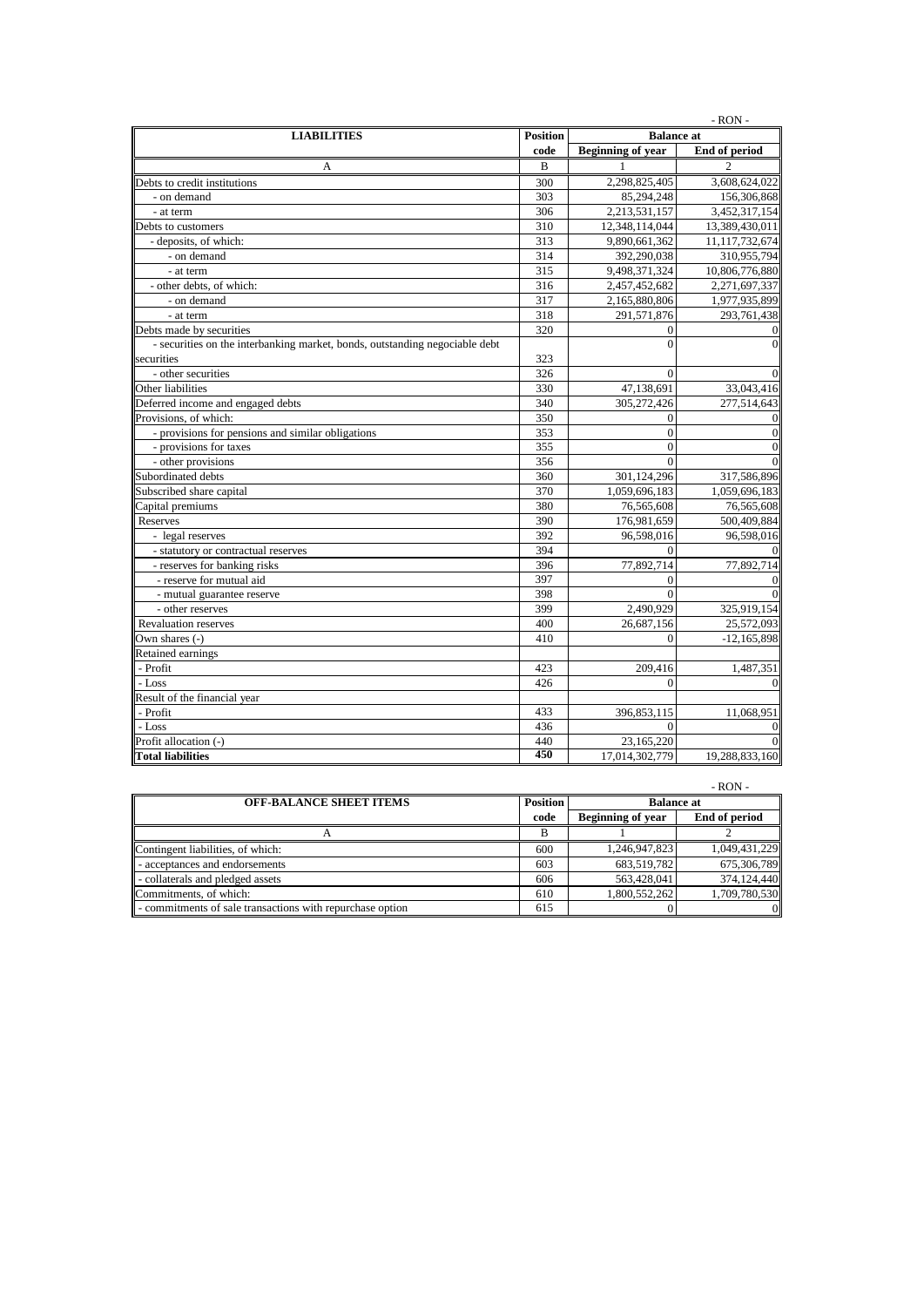## **PROFIT AND LOSS ACCOUNT AS AT JUNE 30, 2009**

|                                       | - RON -         |               |                                |
|---------------------------------------|-----------------|---------------|--------------------------------|
| Name of the ratio                     | <b>Position</b> |               | Results in the reported period |
|                                       | Code            | previous      | current                        |
| A                                     | B               | 1             | $\overline{2}$                 |
| Interest income and assimilated,      |                 |               |                                |
| out of which                          | 010             | 664,741,129   | 1,061,165,454                  |
| - related to bonds and other          |                 |               |                                |
| fixed income securities               | 015             | 21,793,635    | 139,489,088                    |
| Interest expenses and assimilated     | 020             | 380,607,052   | 761,472,172                    |
| Securities income, of which           | 030             | 18,893,687    | 1,107,650                      |
| - incomes from shares and             |                 |               |                                |
| other variable income securities      | 033             | 0             | 6,841                          |
| - income from equity interests        | 035             | 102,485       | 0                              |
| - income from investment in           |                 |               |                                |
| associates                            | 037             | 18,791,202    | 1,100,809                      |
| Commission income                     | 040             | 192,727,800   | 192,495,046                    |
| Commission expenses                   | 050             | 18,854,661    | 20,019,046                     |
| Net profit / loss on financial        |                 |               |                                |
| operations                            | 060             | 7,830,541     | 90,847,287                     |
| Other operating income                | 070             | 5,455,492     | 7,206,568                      |
| General administrative expenses       | 080             | 307, 376, 823 | 291,797,342                    |
| - Staff expenses, of which:           | 083             | 179,535,819   | 164,023,160                    |
| - Salaries                            | 084             | 138,486,368   | 127,691,089                    |
| - Social security, out of             |                 |               |                                |
| which:                                | 085             | 37,831,948    | 34,852,133                     |
| - pension contributions               | 086             | 26,099,200    | 25,113,820                     |
| - Other administrative expenses       | 087             | 127,841,004   | 127,774,182                    |
| Adjustments of tangible and           |                 |               |                                |
| intangible assets                     | 090             | 27,621,147    | 31,456,204                     |
| Other operating expenses              | 100             | 7,830,860     | 15,436,126                     |
| Adjustments of receivables and        |                 |               |                                |
| provisions for contingent liabilities |                 |               |                                |
| and commitments                       | 110             | 120,821,204   | 363,582,621                    |

 $R_{\text{O}}$